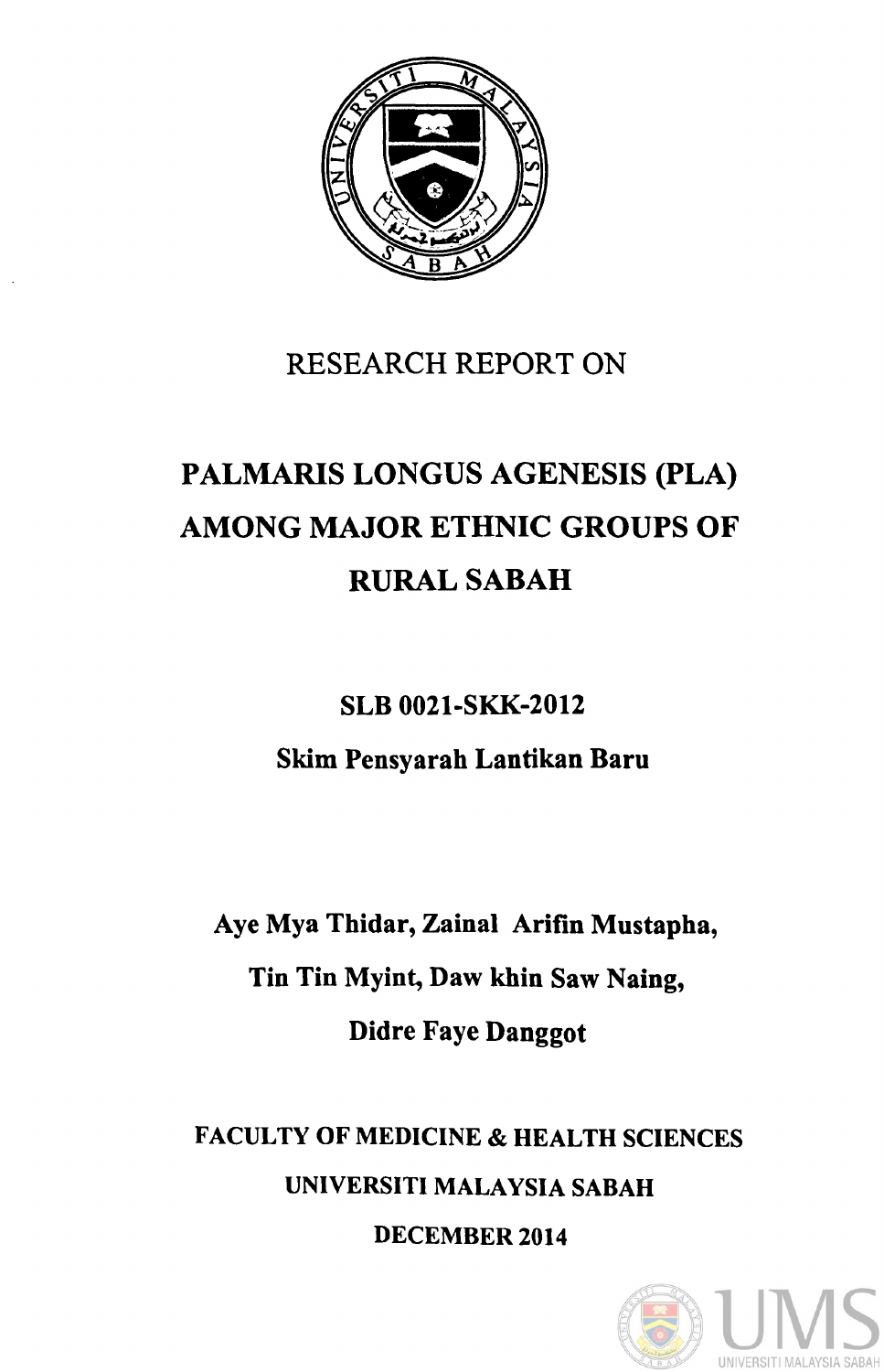#### ABSTRACT

The functional role of Palmaris longus muscle is little to human upper limb, but its long tendon is very useful as a donor tendon in hand reconstructive surgery. In the human body, Palmaris longus muscle is often described as one of the most variable muscles in both number and form. It is only to be consistently found in mammals especially in those using forelimbs for weightbearing and ambulation. The absence of Palmaris longus in human appears to be hereditary but its possibility through genetic transmission has not been proven yet. The first report in 1559 estimated the Palmaris longus agenesis (PLA) was 17.2% among Indians and 12-24% in Caucasians. It was reported to be 4.6% among Singaporean-Chinese while 12.6% and 26.6% in Nigeriablack and Turkish people respectively. A 2007 UKM study shows prevalence of PLA in Malays was 11.3% followed by Indians (10.7%) and Chinese (6.0%). Studies had indicated that PLA would be associated with other anatomical variations of hand.

Borneo is the third largest island in the world and located in the centre of the Maritime Southeast Asia. Sabah, once known as north Borneo, is the second biggest states in Malaysia after Sarawak. Sabah, the land below the wind, has over 32 ethnic groups of people who make up the multicultural state. The largest indigenous ethnic group in Sabah is Kadazan-Dusun residing mainly on the West Coast region of Sabah, making up about 30% of population. They traditionally work as paddy and vegetable planters. One famous feature of Kadazan-Dusun culture is the Harvest Festival where these people give thanks to Rice spirit for harvest. Bajau is the second largest indigenous ethnic group and they are well known as Sabah's cowboy horsemen. They live in east coast of Sabah. Murut is the third largest indigenous ethnic group in Sabah and mostly live in South West region of Sabah and remote area like the interior residency between Keningau, tenom and Pensiangan. They were great hunters, using blowpipes and poisoned darts during hunting. Some are still living in